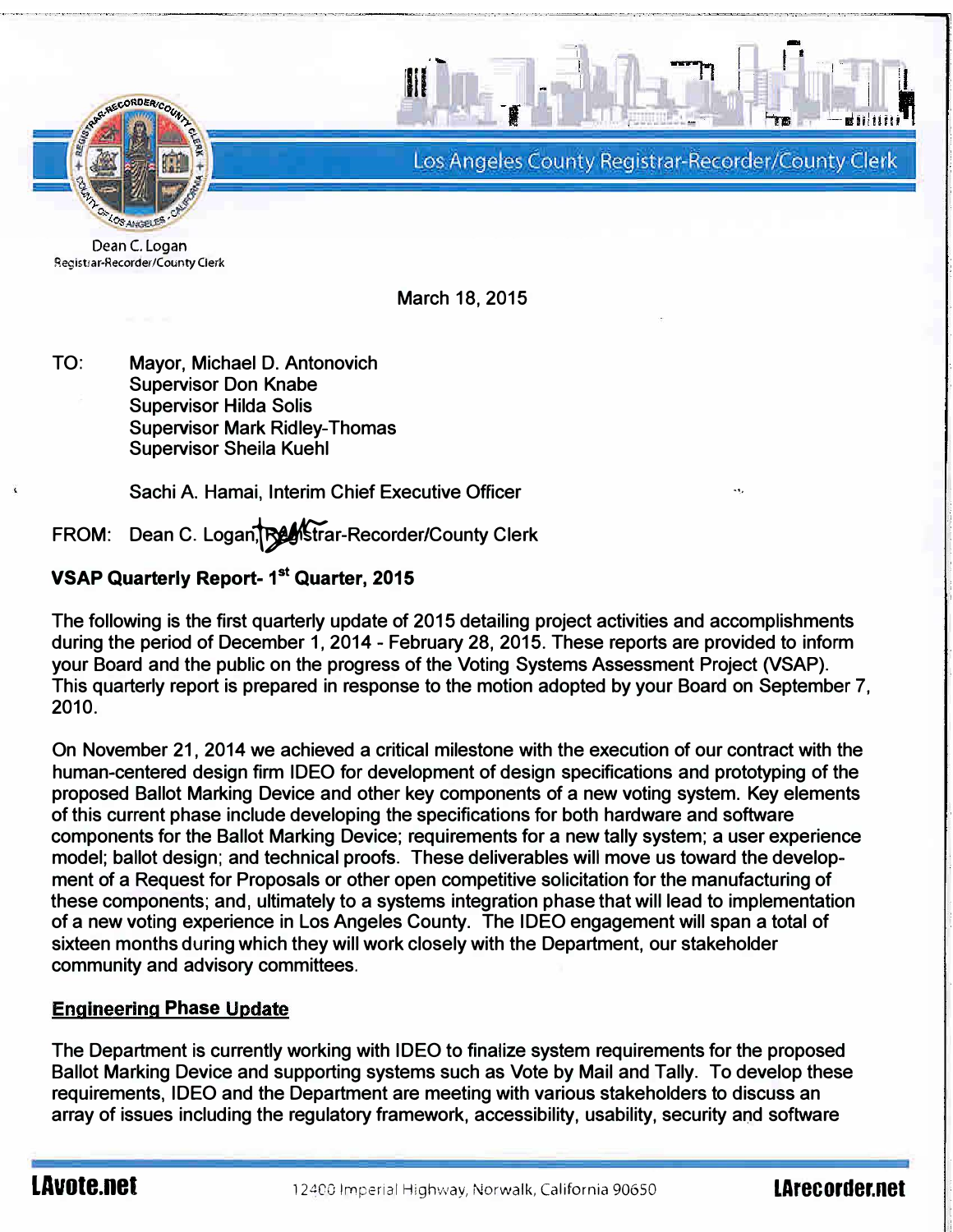Board of Supervisors March 18, 2015 Page 2

# <u>Engineering Phase Update (</u>Cont'd)

compatibility within the County. These meetings include consultation with various members of the VSAP Technical Advisory Committee.

Furthermore, the Department and IDEO hosted a series of architecture and design workshops in January to 1) provide an overview of the agile development process; 2) further discuss the architecture of the voting system; and 3) begin to develop a public relations/media plan. Workshop sessions were attended by members of the VSAP Technical Advisory Committee, Department staff, and IDEO team members and subcontractors. As a result of these workshops, we have developed a baseline understanding of what the system should look like and how it should behave and we have identified next steps in our systems engineering process to test and validate requirements.

In order to begin testing the requirements that emerged from these workshops, IDEO has developed system prototypes and has begun conducting a series of user sessions.to test various features and functions of the devices. Project staff attended a user session on February 27, 2015 in which older voters and Spanish-speaking voters were invited to test system usability and accessibility. Additional user testing sessions will be conducted in the next quarter and throughout the engagement, including user testing sessions in Los Angeles in May. We will inform your Board of session details once those are available.

### <u>Public and Stakeholder Engagement</u>

The Department continues to actively engage critical stakeholders throughout this engineering process. In this quarter, this includes meeting with partners, attending conferences, engaging VSAP Technical Advisory Committee members, and engaging the public in user testing sessions.

<u>December 9, 2014 Special Election and IDEO engagement</u>

VSAP staff met with IDEO and Digital Foundry (subcontractors) team members to view our elections operations. They visited polling places, viewed opening and closing procedures, as well as the tally process.

#### <u>December 11, 2014 New Law Conference Presentation</u>

VSAP staff discussed vote center research at the New Law Conference in Sacramento. This conference engages both elected official and election administrators.

January 27. 2015 Agile Development Workshop with IDEO

IDEO hosted a workshop on agile project development and processes with the Department.

### <u>January 28-February 1, 2015 Architectural Workshops with IDEO</u>

The Department hosted a series of workshops with key staff, IDEO, and Technical Advisory Committee Members. These meetings were integral in the process of furthering the project and discussing proposed design elements.